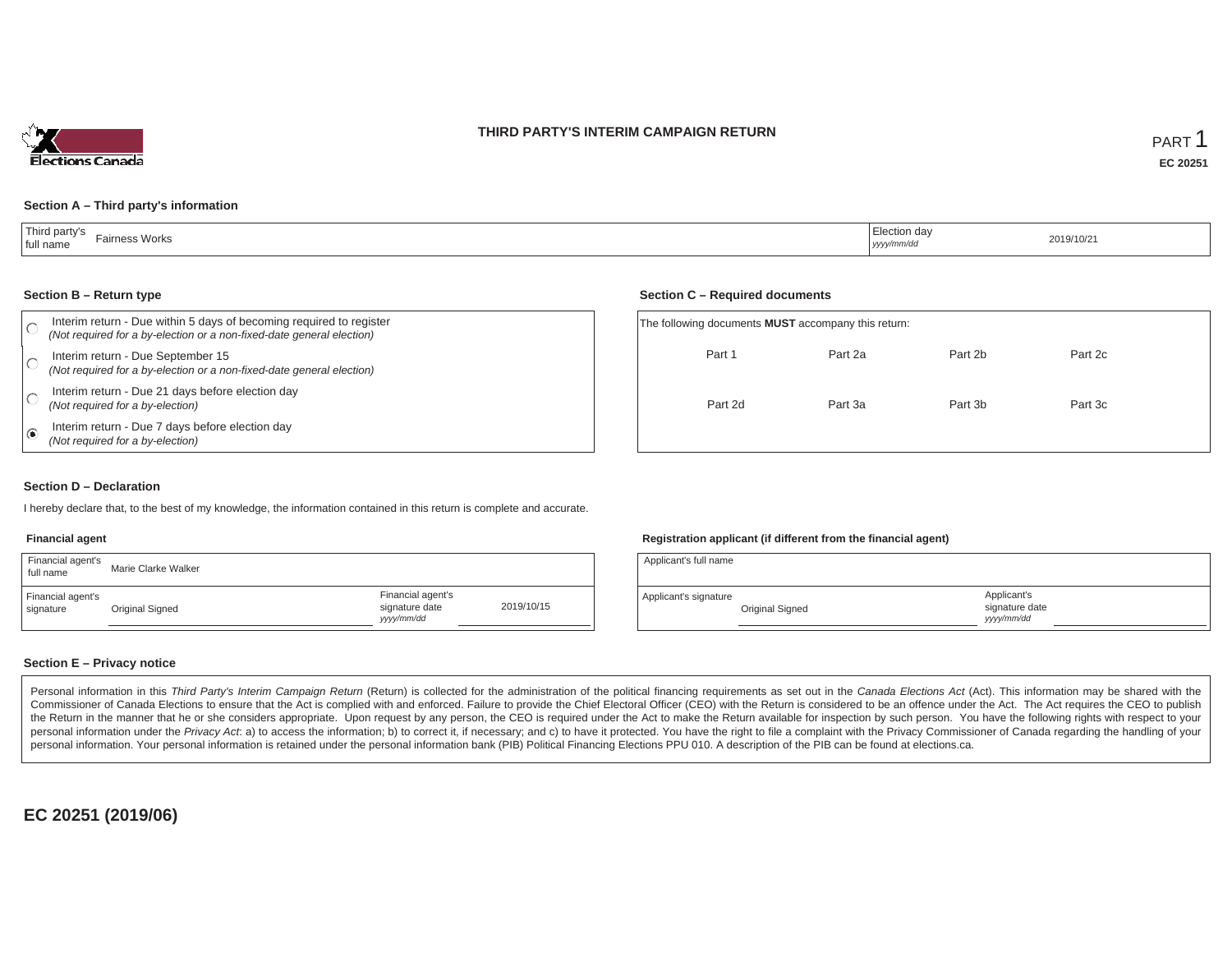

## **THIRD PARTY'S INTERIM CAMPAIGN RETURN THIRD PARTY'S INTERIM CAMPAIGN RETURN<br>Statement of monetary contributions received PART 2a**

| No.            | Full name                  | <b>Street</b><br>no. | <b>Street</b> | Apt. | City                                                                              | Prov./<br>Terr. | Postal<br>code | Date<br>received<br>yyyy/mm/dd                         | Individual | Business /<br>Commercial<br>organization | Government | <b>Trade union</b> | Corporation<br>without share<br>capital | Unincorporated<br>organization or<br>association |
|----------------|----------------------------|----------------------|---------------|------|-----------------------------------------------------------------------------------|-----------------|----------------|--------------------------------------------------------|------------|------------------------------------------|------------|--------------------|-----------------------------------------|--------------------------------------------------|
|                |                            |                      |               |      |                                                                                   |                 |                |                                                        | \$         | s.                                       | \$         | S.                 | \$                                      | S.                                               |
|                | Canadian Labour Congress   |                      |               |      | lOttawa                                                                           | ON              | <b>K1V 8X7</b> | 2019/07/15                                             |            |                                          |            | 300.00             |                                         |                                                  |
|                | 2 Canadian Labour Congress |                      |               |      | <b>Ottawa</b>                                                                     | ON              | <b>K1V 8X7</b> | 2019/08/09                                             |            |                                          |            | 10,000.00          |                                         |                                                  |
|                | 3 Canadian Labour Congress |                      |               |      | Ottawa                                                                            | ON              | K1V 8X7        | 2019/09/05                                             |            |                                          |            | 300,000.00         |                                         |                                                  |
| $\overline{4}$ | Canadian Labour Congress   |                      |               |      | Ottawa                                                                            | ON              | K1V 8X7        | 2019/09/13                                             |            |                                          |            | 13.87              |                                         |                                                  |
|                | 5 Canadian Labour Congress |                      |               |      | <b>Ottawa</b>                                                                     | ON              | <b>K1V 8X7</b> | 2019/10/14                                             |            |                                          |            | 167,800.00         |                                         |                                                  |
|                |                            |                      |               |      |                                                                                   |                 |                |                                                        |            |                                          |            |                    |                                         |                                                  |
|                |                            |                      |               |      |                                                                                   |                 |                |                                                        |            |                                          |            |                    |                                         |                                                  |
|                |                            |                      |               |      |                                                                                   |                 |                |                                                        |            |                                          |            |                    |                                         |                                                  |
|                |                            |                      |               |      |                                                                                   |                 |                |                                                        |            |                                          |            |                    |                                         |                                                  |
|                |                            |                      |               |      |                                                                                   |                 |                |                                                        |            |                                          |            |                    |                                         |                                                  |
|                |                            |                      |               |      |                                                                                   |                 |                |                                                        |            |                                          |            |                    |                                         |                                                  |
|                |                            |                      |               |      |                                                                                   |                 |                |                                                        |            |                                          |            |                    |                                         |                                                  |
|                |                            |                      |               |      |                                                                                   |                 |                |                                                        |            |                                          |            |                    |                                         |                                                  |
|                |                            |                      |               |      |                                                                                   |                 |                |                                                        |            |                                          |            |                    |                                         |                                                  |
|                |                            |                      |               |      |                                                                                   |                 |                | Totals carried forward from previous page \$           |            |                                          |            |                    |                                         |                                                  |
|                |                            |                      |               |      | Total amount of monetary contributions by contributors who gave over \$200 (A)    |                 |                |                                                        |            |                                          |            | 478,113.87         |                                         |                                                  |
|                |                            |                      |               |      |                                                                                   |                 |                | Number of contributors who gave over \$200             |            |                                          |            |                    |                                         |                                                  |
|                |                            |                      |               |      | Total amount of monetary contributions by contributors who gave \$200 or less (B) |                 |                |                                                        |            |                                          |            |                    |                                         |                                                  |
|                |                            |                      |               |      |                                                                                   |                 |                | Number of contributors who gave \$200 or less          |            |                                          |            |                    |                                         |                                                  |
|                |                            |                      |               |      |                                                                                   |                 |                | Total amount of all monetary contributions (A+B)       |            |                                          |            | 478,113.87         |                                         |                                                  |
|                |                            |                      |               |      |                                                                                   |                 |                | Number of contributors who gave monetary contributions |            |                                          |            |                    |                                         |                                                  |

| <sup>1</sup> Third<br>party | <sup>-</sup> airness Works | ection day<br>,,,,, | 2019/10/2<br>$\sim$ $\sim$ | Page |  |  |
|-----------------------------|----------------------------|---------------------|----------------------------|------|--|--|
|                             |                            |                     |                            |      |  |  |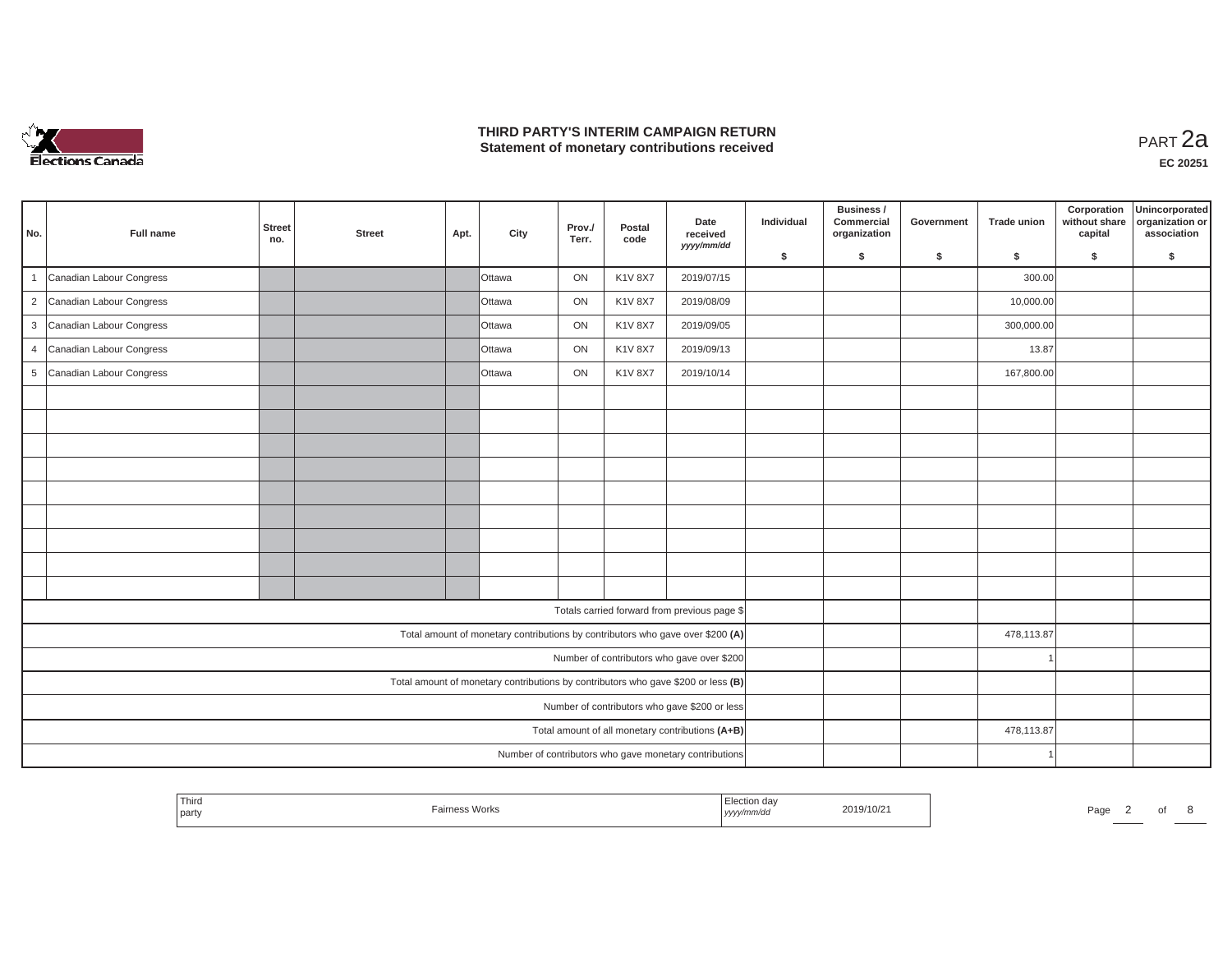

## **THIRD PARTY'S INTERIM CAMPAIGN RETURN**  THIRD PARTY'S INTERIM CAMPAIGN RETURN<br>Statement of non-monetary contributions received<br>**PART 2**b

**EC 20251**

| No. | Full name | Street<br>no. | <b>Street</b> | Apt. | City | Prov./<br>Terr. | Postal<br>code | Date<br>received<br>yyyy/mm/dd                                                        | Individual | Business /<br>Commercial<br>organization | Government | Trade union | Corporation<br>capital | Unincorporated<br>without share organization or<br>association |
|-----|-----------|---------------|---------------|------|------|-----------------|----------------|---------------------------------------------------------------------------------------|------------|------------------------------------------|------------|-------------|------------------------|----------------------------------------------------------------|
|     |           |               |               |      |      |                 |                |                                                                                       | \$         | $\mathsf{s}$                             | \$         | $\sqrt{2}$  | \$                     | \$                                                             |
|     |           |               |               |      |      |                 |                |                                                                                       |            |                                          |            |             |                        |                                                                |
|     |           |               |               |      |      |                 |                |                                                                                       |            |                                          |            |             |                        |                                                                |
|     |           |               |               |      |      |                 |                |                                                                                       |            |                                          |            |             |                        |                                                                |
|     |           |               |               |      |      |                 |                |                                                                                       |            |                                          |            |             |                        |                                                                |
|     |           |               |               |      |      |                 |                |                                                                                       |            |                                          |            |             |                        |                                                                |
|     |           |               |               |      |      |                 |                |                                                                                       |            |                                          |            |             |                        |                                                                |
|     |           |               |               |      |      |                 |                |                                                                                       |            |                                          |            |             |                        |                                                                |
|     |           |               |               |      |      |                 |                |                                                                                       |            |                                          |            |             |                        |                                                                |
|     |           |               |               |      |      |                 |                |                                                                                       |            |                                          |            |             |                        |                                                                |
|     |           |               |               |      |      |                 |                |                                                                                       |            |                                          |            |             |                        |                                                                |
|     |           |               |               |      |      |                 |                |                                                                                       |            |                                          |            |             |                        |                                                                |
|     |           |               |               |      |      |                 |                |                                                                                       |            |                                          |            |             |                        |                                                                |
|     |           |               |               |      |      |                 |                |                                                                                       |            |                                          |            |             |                        |                                                                |
|     |           |               |               |      |      |                 |                |                                                                                       |            |                                          |            |             |                        |                                                                |
|     |           |               |               |      |      |                 |                |                                                                                       |            |                                          |            |             |                        |                                                                |
|     |           |               |               |      |      |                 |                | Totals carried forward from previous page \$                                          |            |                                          |            |             |                        |                                                                |
|     |           |               |               |      |      |                 |                | Total amount of non-monetary contributions by contributors who gave over \$200 (A)    |            |                                          |            |             |                        |                                                                |
|     |           |               |               |      |      |                 |                | Number of contributors who gave over \$200                                            |            |                                          |            |             |                        |                                                                |
|     |           |               |               |      |      |                 |                | Total amount of non-monetary contributions by contributors who gave \$200 or less (B) |            |                                          |            |             |                        |                                                                |
|     |           |               |               |      |      |                 |                | Number of contributors who gave \$200 or less                                         |            |                                          |            |             |                        |                                                                |
|     |           |               |               |      |      |                 |                | Total amount of all non-monetary contributions (A+B)                                  |            |                                          |            |             |                        |                                                                |
|     |           |               |               |      |      |                 |                | Number of contributors who gave non-monetary contributions                            |            |                                          |            |             |                        |                                                                |
|     |           |               |               |      |      |                 |                |                                                                                       |            |                                          |            |             |                        |                                                                |

| Third<br>the contract of the contract of<br>party | -<br><b>Works</b> | נעצען | 2019/10/2 | Page |  |  |  |  |
|---------------------------------------------------|-------------------|-------|-----------|------|--|--|--|--|
|---------------------------------------------------|-------------------|-------|-----------|------|--|--|--|--|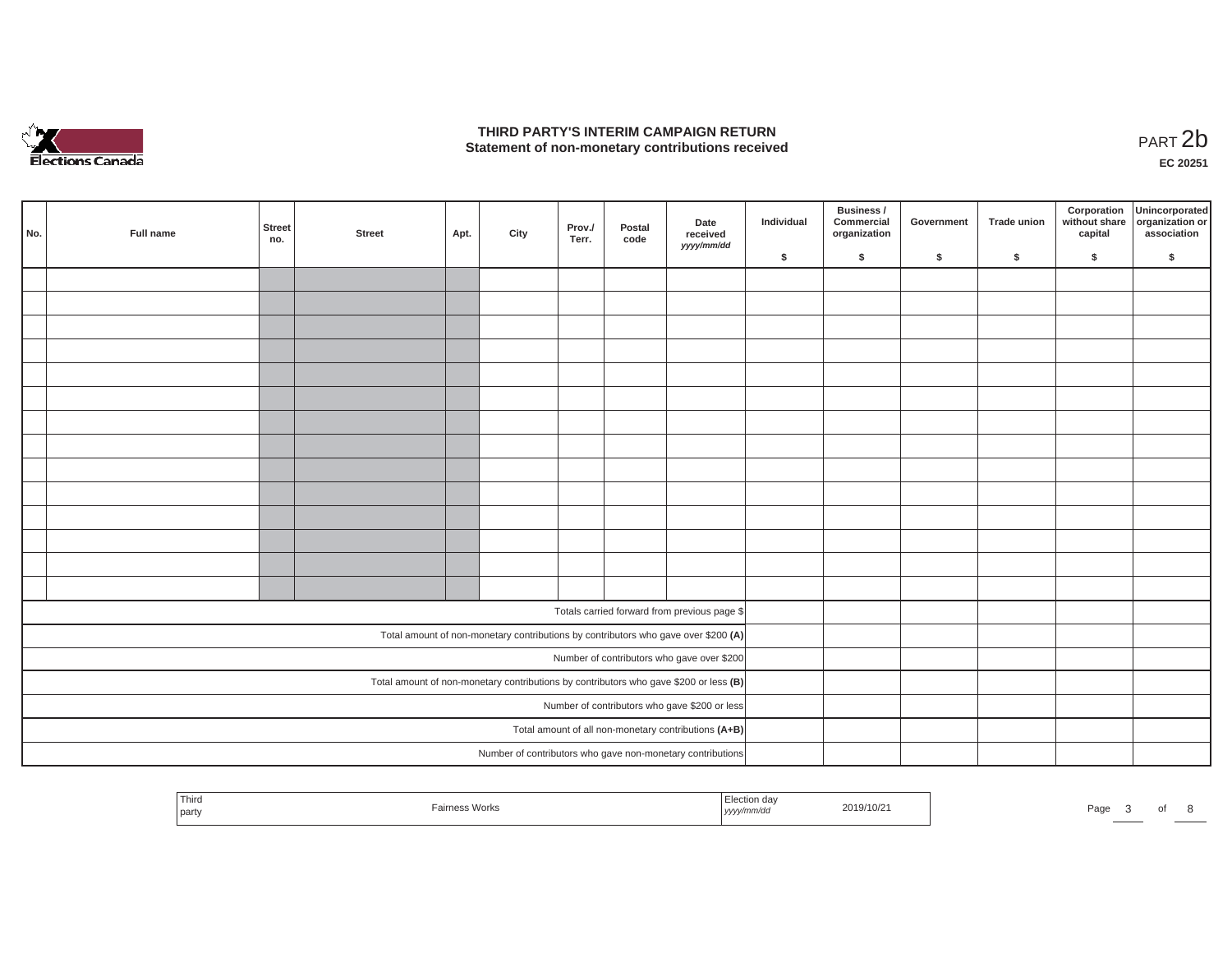

## **THIRD PARTY'S INTERIM CAMPAIGN RETURN**  RD PARTY'S INTERIM CAMPAIGN RETURN<br>Statement of operating loans received **PART 2c**

**EC 20251**

| No. | Full name | <b>Street</b><br>no. | <b>Street</b> | Apt. | City | Prov./<br>Terr. | Postal<br>code | Date<br>received<br>yyyy/mm/dd                                    | Individual | Business /<br>Commercial<br>organization | Government | Trade union | Corporation<br>capital | Unincorporated<br>without share organization or<br>association |
|-----|-----------|----------------------|---------------|------|------|-----------------|----------------|-------------------------------------------------------------------|------------|------------------------------------------|------------|-------------|------------------------|----------------------------------------------------------------|
|     |           |                      |               |      |      |                 |                |                                                                   | \$         | $\sqrt{2}$                               | \$         | $\sqrt{2}$  | \$                     | \$                                                             |
|     |           |                      |               |      |      |                 |                |                                                                   |            |                                          |            |             |                        |                                                                |
|     |           |                      |               |      |      |                 |                |                                                                   |            |                                          |            |             |                        |                                                                |
|     |           |                      |               |      |      |                 |                |                                                                   |            |                                          |            |             |                        |                                                                |
|     |           |                      |               |      |      |                 |                |                                                                   |            |                                          |            |             |                        |                                                                |
|     |           |                      |               |      |      |                 |                |                                                                   |            |                                          |            |             |                        |                                                                |
|     |           |                      |               |      |      |                 |                |                                                                   |            |                                          |            |             |                        |                                                                |
|     |           |                      |               |      |      |                 |                |                                                                   |            |                                          |            |             |                        |                                                                |
|     |           |                      |               |      |      |                 |                |                                                                   |            |                                          |            |             |                        |                                                                |
|     |           |                      |               |      |      |                 |                |                                                                   |            |                                          |            |             |                        |                                                                |
|     |           |                      |               |      |      |                 |                |                                                                   |            |                                          |            |             |                        |                                                                |
|     |           |                      |               |      |      |                 |                |                                                                   |            |                                          |            |             |                        |                                                                |
|     |           |                      |               |      |      |                 |                |                                                                   |            |                                          |            |             |                        |                                                                |
|     |           |                      |               |      |      |                 |                |                                                                   |            |                                          |            |             |                        |                                                                |
|     |           |                      |               |      |      |                 |                |                                                                   |            |                                          |            |             |                        |                                                                |
|     |           |                      |               |      |      |                 |                | Totals carried forward from previous page \$                      |            |                                          |            |             |                        |                                                                |
|     |           |                      |               |      |      |                 |                | Total amount of loans by lenders who provided over \$200 (A)      |            |                                          |            |             |                        |                                                                |
|     |           |                      |               |      |      |                 |                | Number of lenders who provided over \$200                         |            |                                          |            |             |                        |                                                                |
|     |           |                      |               |      |      |                 |                | Total amount of loans by lenders who provided \$200 or less $(B)$ |            |                                          |            |             |                        |                                                                |
|     |           |                      |               |      |      |                 |                | Number of lenders who provided \$200 or less                      |            |                                          |            |             |                        |                                                                |
|     |           |                      |               |      |      |                 |                | Total amount of all loans (A+B)                                   |            |                                          |            |             |                        |                                                                |
|     |           |                      |               |      |      |                 |                | Number of all lenders who provided loans                          |            |                                          |            |             |                        |                                                                |

| Third<br>party | airness Works | --<br>Election day<br>yyyy/mm/dd | 2019/10/21 | Pag |  |  |
|----------------|---------------|----------------------------------|------------|-----|--|--|
|                |               |                                  |            |     |  |  |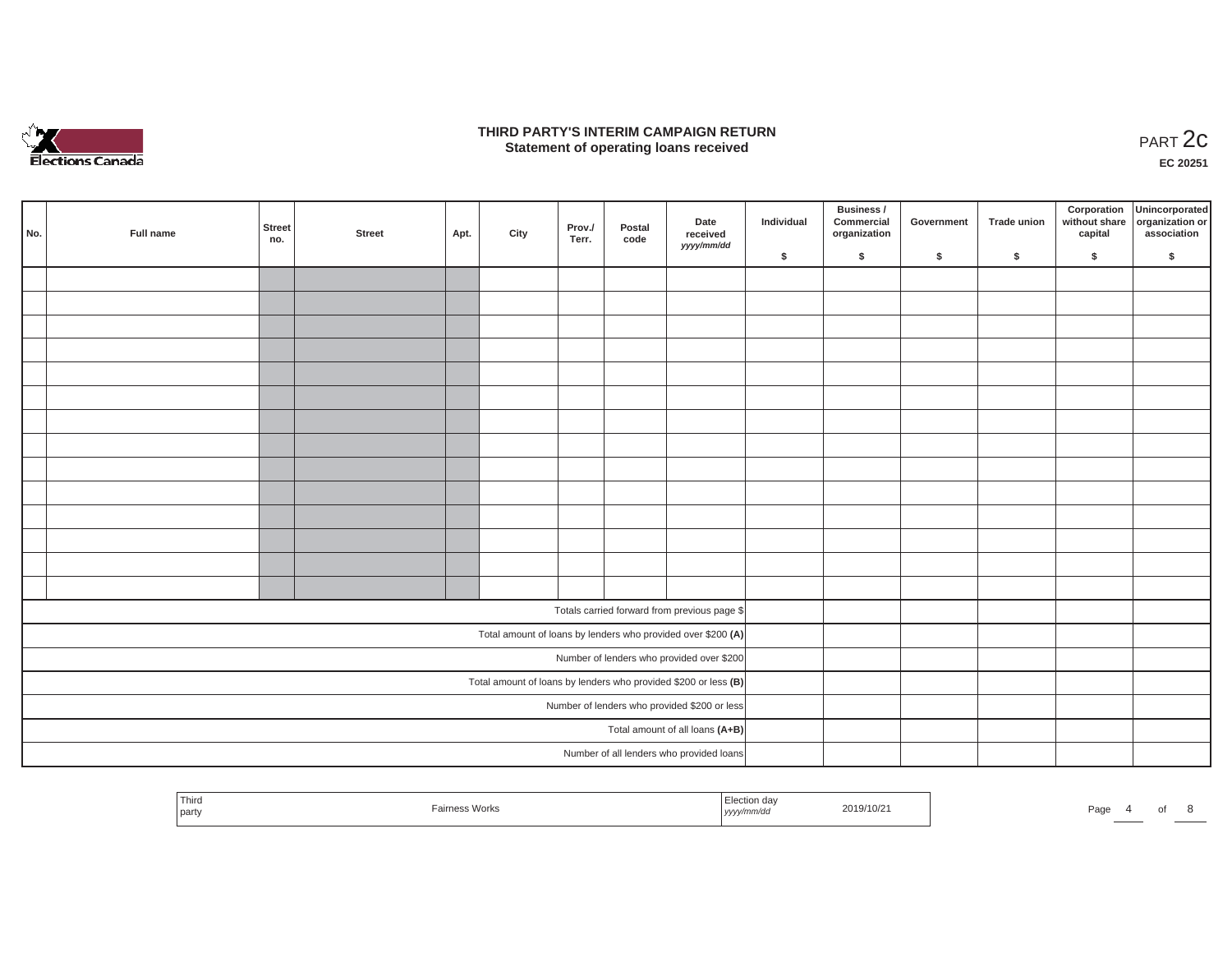# Elections Canada

## **THIRD PARTY'S INTERIM CAMPAIGN RETURN Summary of inflows**

| PART <sub>2d</sub> |
|--------------------|
| EC 20251           |

| No.   | Type of contributor / lender                 | <b>Monetary</b><br>contributions<br>(Part 2a)<br>\$ | Non-monetary<br>contributions<br>(Part 2b)<br>\$ | Loans<br>(Part 2c)<br>\$ | <b>Total</b><br>\$ | Number of<br>contributors and<br>lenders |
|-------|----------------------------------------------|-----------------------------------------------------|--------------------------------------------------|--------------------------|--------------------|------------------------------------------|
| 1.    | Individuals                                  | 0.00                                                | 0.00                                             | 0.00                     | 0.00               | $\Omega$                                 |
| 2.    | Businesses / Commercial organizations        | 0.00                                                | 0.00                                             | 0.00                     | 0.00               | $\Omega$                                 |
| 3.    | Governments                                  | 0.00                                                | 0.00                                             | 0.00                     | 0.00               | $\Omega$                                 |
| 4.    | Trade unions                                 | 478,113.87                                          | 0.00                                             | 0.00                     | 478,113.87         |                                          |
| 5.    | Corporations without share capital           | 0.00                                                | 0.00                                             | 0.00                     | 0.00               | $\Omega$                                 |
| 6.    | Unincorporated organizations or associations | 0.00                                                | 0.00                                             | 0.00                     | 0.00               | $\overline{0}$                           |
| 7.    | Total (items 1 to 6)                         | 478,113.87                                          | 0.00                                             | 0.00                     | 478,113.87         |                                          |
| Total |                                              |                                                     |                                                  |                          |                    |                                          |
| 8.    | Amount of third party's resources used       |                                                     |                                                  |                          | 453,815.02         |                                          |
| 9.    | Grand total (items 7 and 8)                  |                                                     |                                                  |                          | 24,298.85          |                                          |

| Third<br>party | Fairness Works | ı dav<br><b>Hection</b><br>yyyy/mm/dd<br>,,,,<br>. | 2019/10/21 |
|----------------|----------------|----------------------------------------------------|------------|
|----------------|----------------|----------------------------------------------------|------------|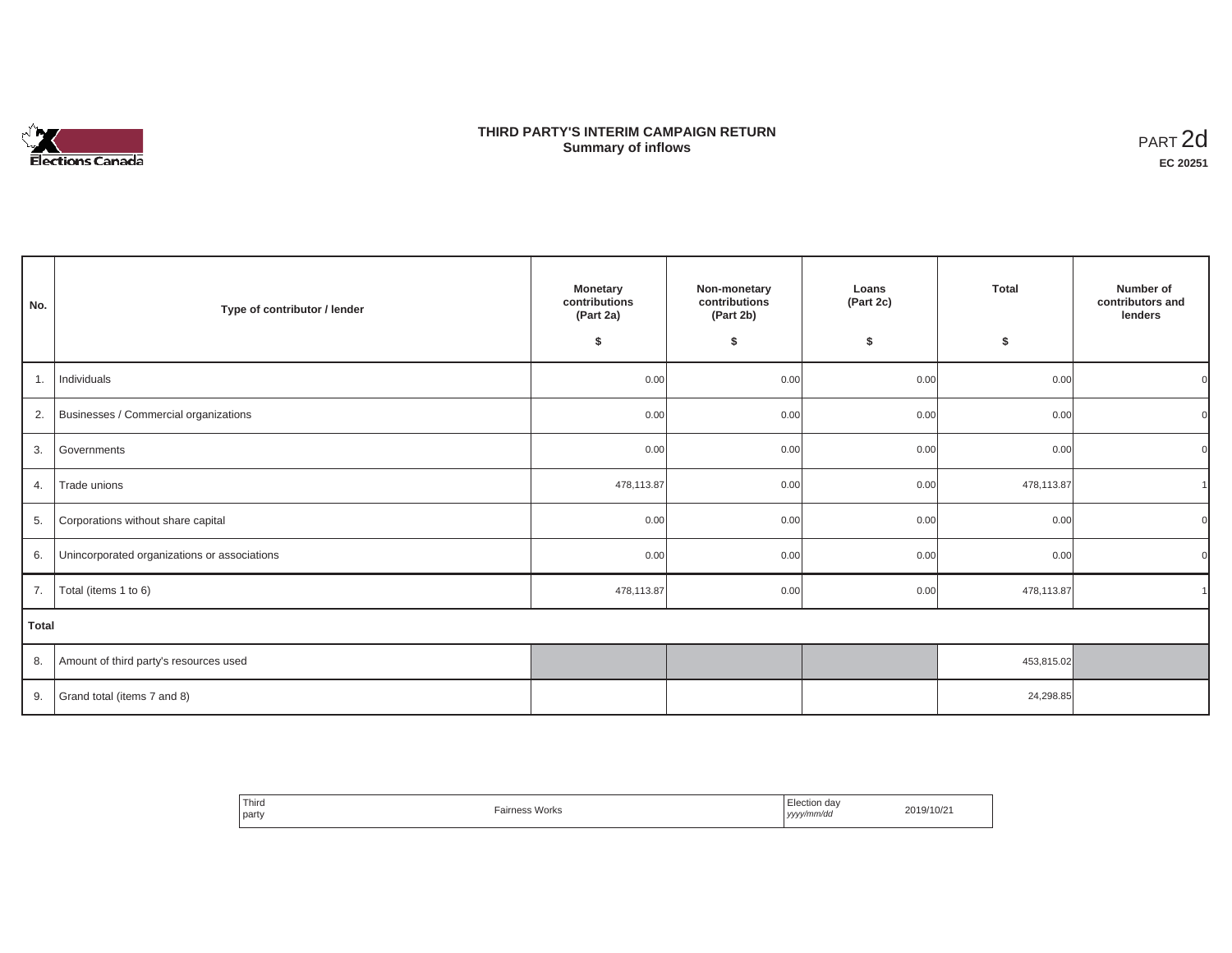

# **THIRD PARTY'S INTERIM CAMPAIGN RETURN Statement of expenses incurred for regulated activities that take place during the pre-election period**  *(Only applicable to a fixed-date general election)*

<code>PART $3$ a</code> **EC 20251**

For a list of expense types, expense categories and expense subcategories, refer to Annex II in the Instructions.

| No.            | Date<br>incurred<br>yyyy/mm/dd | <b>ED Code</b><br>(if applicable) | Supplier                      | <b>Expense type</b>  | Expense<br>category | Expense<br>subcategory | <b>Starting date</b><br>of activity,<br>advertisement<br>or survey<br>yyyy/mm/dd | <b>Ending date</b><br>of activity,<br>advertisement<br>or survey<br>yyyy/mm/dd | Place of activity or<br>advertisement        | <b>Expense amount</b><br>\$ |
|----------------|--------------------------------|-----------------------------------|-------------------------------|----------------------|---------------------|------------------------|----------------------------------------------------------------------------------|--------------------------------------------------------------------------------|----------------------------------------------|-----------------------------|
|                | 2019/07/12                     |                                   | <b>BMO Bank of Montreal</b>   | Partisan activity    | Other               | Bank Fees              | 2019/07/12                                                                       |                                                                                | National                                     | 182.77                      |
| $\overline{2}$ | 2019/07/31                     |                                   | <b>BMO Bank of Montreal</b>   | Partisan activity    | Other               | Interest               | 2019/07/31                                                                       |                                                                                | National                                     | 0.32                        |
| 3              | 2019/08/09                     |                                   | Briarpatch Magazine           | Partisan advertising | Advertising         | Print Media            | 2019/07/31                                                                       | 2019/08/31                                                                     | National                                     | 357.00                      |
| $\overline{4}$ | 2019/09/04                     |                                   | Documents Laser Reproductions | Partisan advertising | Advertising         | Mail Outs              | 2019/08/30                                                                       |                                                                                | National                                     | 2,933.48                    |
| 5              | 2019/09/06                     |                                   | Ekos Research Associates      | Election Survey      | Election Survey     | <b>Election Survey</b> | 2019/07/02                                                                       | 2019/09/01                                                                     | National                                     | 93,225.00                   |
| 6              | 2019/09/06                     |                                   | Point Blank Creative          | Partisan advertising | Advertising         | Social Media           | 2019/07/15                                                                       | 2019/09/13                                                                     | National                                     | 180,000.00                  |
|                | 2019/09/12                     |                                   | Ciociara Club of Windsor      | Partisan activity    | Events              | Rallies                | 2019/09/07                                                                       | 2019/09/07                                                                     | National                                     | 841.45                      |
|                |                                |                                   |                               |                      |                     |                        |                                                                                  |                                                                                |                                              |                             |
|                |                                |                                   |                               |                      |                     |                        |                                                                                  |                                                                                |                                              |                             |
|                |                                |                                   |                               |                      |                     |                        |                                                                                  |                                                                                |                                              |                             |
|                |                                |                                   |                               |                      |                     |                        |                                                                                  |                                                                                |                                              |                             |
|                |                                |                                   |                               |                      |                     |                        |                                                                                  |                                                                                |                                              |                             |
|                |                                |                                   |                               |                      |                     |                        |                                                                                  |                                                                                |                                              |                             |
|                |                                |                                   |                               |                      |                     |                        |                                                                                  |                                                                                |                                              |                             |
|                |                                |                                   |                               |                      |                     |                        |                                                                                  |                                                                                |                                              |                             |
|                |                                |                                   |                               |                      |                     |                        |                                                                                  |                                                                                |                                              |                             |
|                |                                |                                   |                               |                      |                     |                        |                                                                                  |                                                                                |                                              |                             |
|                |                                |                                   |                               |                      |                     |                        |                                                                                  |                                                                                | Totals carried forward from previous page \$ |                             |
|                |                                |                                   |                               |                      |                     |                        |                                                                                  |                                                                                | Total \$                                     | 277,540.02                  |

| l Third<br>the control of the control of<br>party | <b>Works</b> | Election day<br>2019/10/21<br>, уууулт | Page<br>$\cdots$ |
|---------------------------------------------------|--------------|----------------------------------------|------------------|
|                                                   |              |                                        |                  |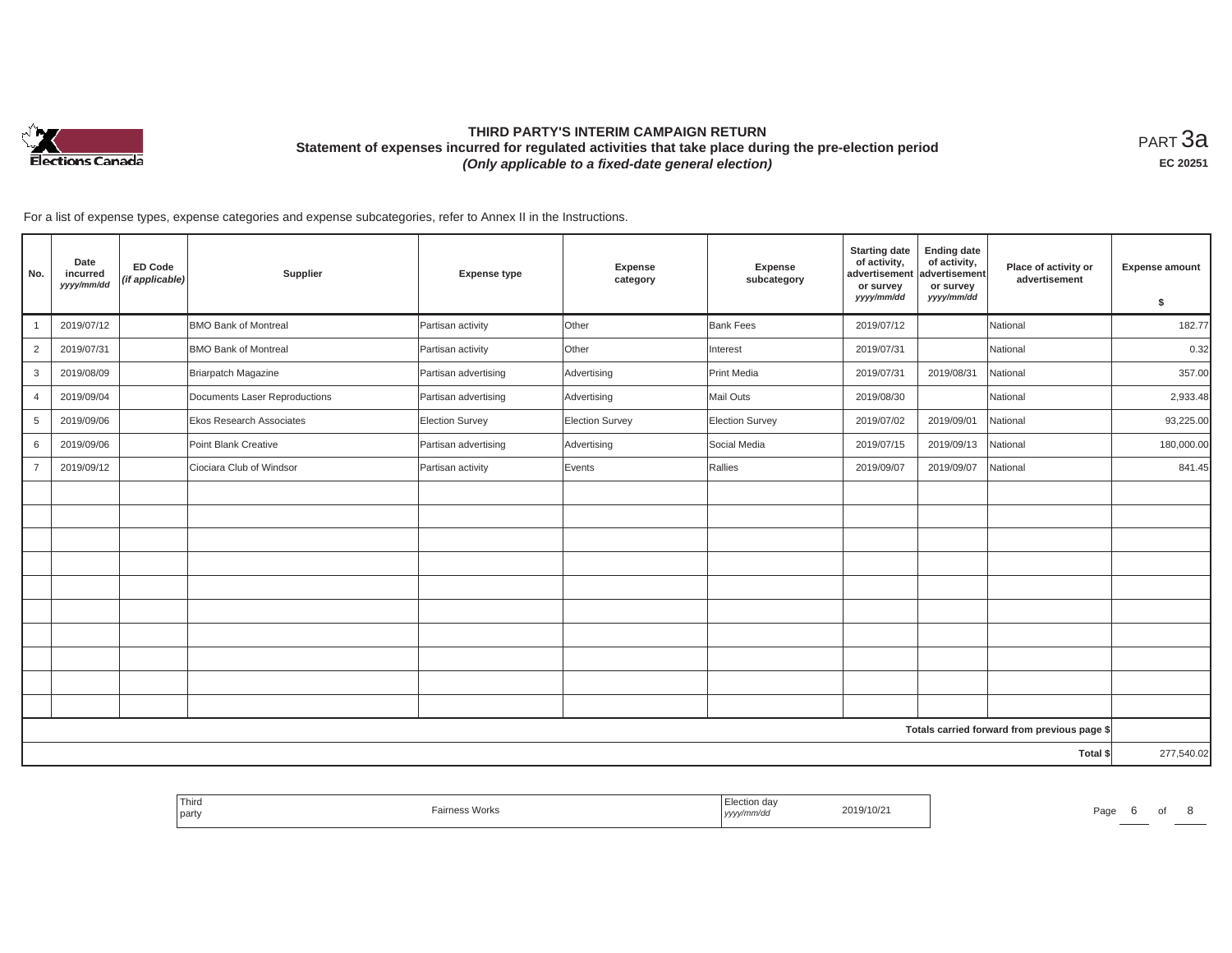

# **THIRD PARTY'S INTERIM CAMPAIGN RETURN Statement of expenses incurred for regulated activities that take place during the election period**<br>РАRТ  $3\mathrm{b}$

**EC 20251**

For a list of expense types, expense categories and expense subcategories, refer to Annex II in the Instructions.

| No.            | Date<br>incurred<br>yyyy/mm/dd | <b>ED Code</b><br>(if applicable) | Supplier             | <b>Expense type</b>  | Expense<br>category | Expense<br>subcategory | <b>Starting date</b><br>of activity,<br>advertisement<br>or survey<br>yyyy/mm/dd | <b>Ending date</b><br>of activity,<br>advertisement<br>or survey<br>yyyy/mm/dd | Place of activity or<br>advertisement        | Expense amount |
|----------------|--------------------------------|-----------------------------------|----------------------|----------------------|---------------------|------------------------|----------------------------------------------------------------------------------|--------------------------------------------------------------------------------|----------------------------------------------|----------------|
|                |                                |                                   |                      |                      |                     |                        |                                                                                  |                                                                                |                                              | \$             |
|                | 2019/10/12                     |                                   | Spark Strategies     | Election advertising | Advertising         | Social Media           | 2019/10/02                                                                       | 2019/10/20                                                                     | National                                     | 8,475.00       |
| $\overline{2}$ | 2019/10/10                     |                                   | Point Blank Creative | Election advertising | Advertising         | Social Media           | 2019/10/10                                                                       | 2019/10/20                                                                     | National                                     | 67,800.00      |
| $\mathbf{3}$   | 2019/10/10                     |                                   | Point Blank Creative | Election advertising | Advertising         | Social Media           | 2019/10/10                                                                       | 2019/10/20                                                                     | National                                     | 100,000.00     |
|                |                                |                                   |                      |                      |                     |                        |                                                                                  |                                                                                |                                              |                |
|                |                                |                                   |                      |                      |                     |                        |                                                                                  |                                                                                |                                              |                |
|                |                                |                                   |                      |                      |                     |                        |                                                                                  |                                                                                |                                              |                |
|                |                                |                                   |                      |                      |                     |                        |                                                                                  |                                                                                |                                              |                |
|                |                                |                                   |                      |                      |                     |                        |                                                                                  |                                                                                |                                              |                |
|                |                                |                                   |                      |                      |                     |                        |                                                                                  |                                                                                |                                              |                |
|                |                                |                                   |                      |                      |                     |                        |                                                                                  |                                                                                |                                              |                |
|                |                                |                                   |                      |                      |                     |                        |                                                                                  |                                                                                |                                              |                |
|                |                                |                                   |                      |                      |                     |                        |                                                                                  |                                                                                |                                              |                |
|                |                                |                                   |                      |                      |                     |                        |                                                                                  |                                                                                |                                              |                |
|                |                                |                                   |                      |                      |                     |                        |                                                                                  |                                                                                |                                              |                |
|                |                                |                                   |                      |                      |                     |                        |                                                                                  |                                                                                |                                              |                |
|                |                                |                                   |                      |                      |                     |                        |                                                                                  |                                                                                |                                              |                |
|                |                                |                                   |                      |                      |                     |                        |                                                                                  |                                                                                |                                              |                |
|                |                                |                                   |                      |                      |                     |                        |                                                                                  |                                                                                | Totals carried forward from previous page \$ | 277,540.02     |
| Total \$       |                                |                                   |                      |                      |                     |                        | 453,815.02                                                                       |                                                                                |                                              |                |

| Third<br>Fairness Works<br>the control of the control of<br>party | 2019/10/21<br>mmraa<br>$1$ yyyy $\prime$ | Page |
|-------------------------------------------------------------------|------------------------------------------|------|
|-------------------------------------------------------------------|------------------------------------------|------|